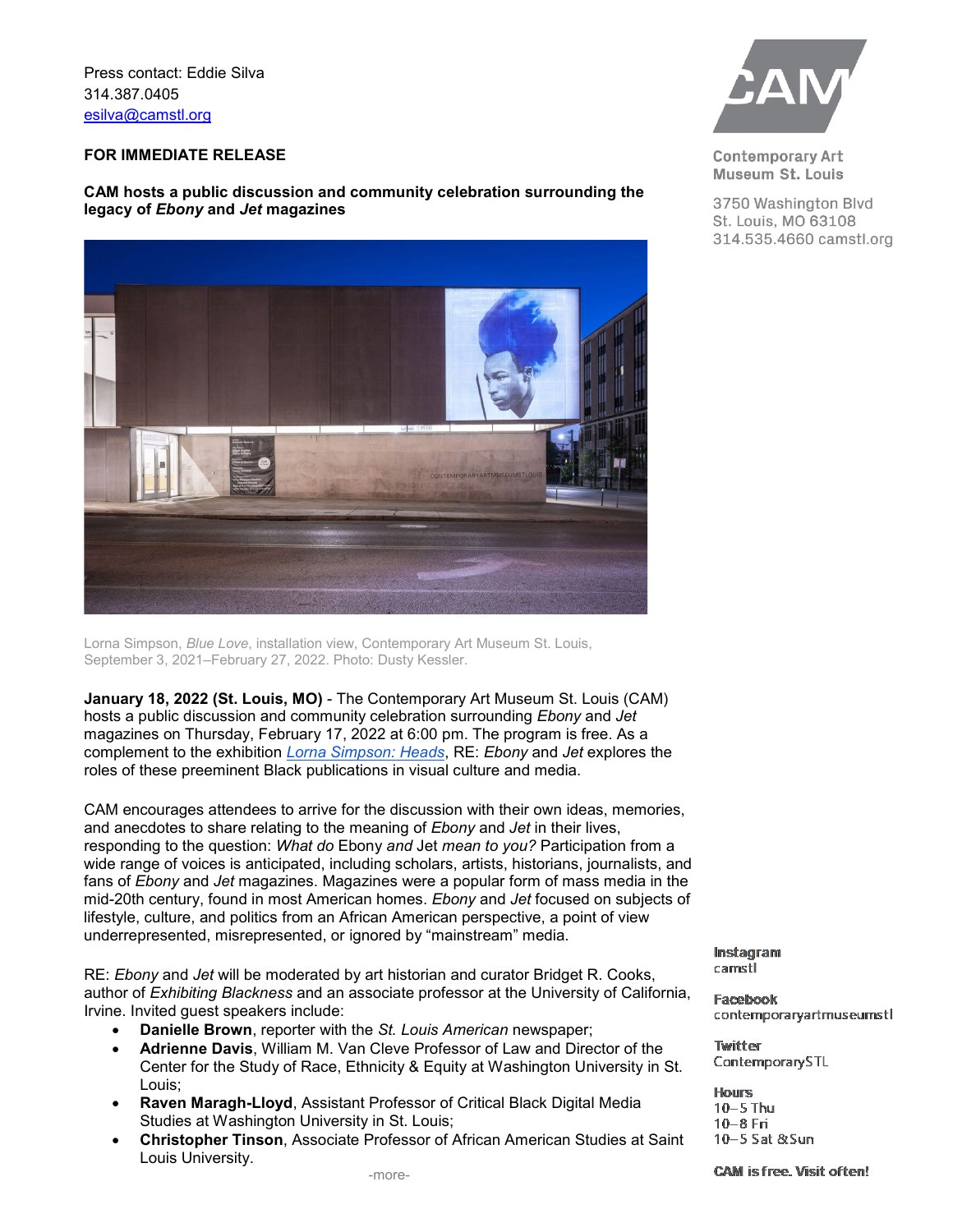The Center for the Study of Race, Ethnicity & Equity (CRE2) at Washington University in St. Louis serves as a partner and sponsor for the event.

The artist Lorna Simpson's use of figures from vintage editions of *Ebony* and *Jet* in her large-scale videos *Blue Love* and *Redhead*—currently projected on the museum facade as a part of Street Views, CAM's outdoor video art series—prompted the evening's discussion. Since 2010, Simpson has developed several series of collages with source material from black-and-white photographs in *Ebony* and *Jet* magazines. In the works on view at CAM, she embellishes the photographic figures with shimmering, flame-like, watercolor hairdos. "The notion of fragmentation, especially of the body, is prevalent in our culture, and it's reflected in my works," Simpson explains. "We're fragmented not only in terms of how society regulates our bodies but in the way we think about ourselves."

Following the discussion, visitors are invited to take part in a hands-on, art-making activity involving collage techniques.

To register for the free event, visit: [camstl.org/event/re-ebony-and-jet/.](https://camstl.org/event/re-ebony-and-jet/)



**Contemporary Art** Museum St. Louis





[mohumanities.org.](https://mohumanities.org/)

## **About the Contemporary Art Museum St. Louis**

The Contemporary Art Museum St. Louis creates meaningful engagement with the most relevant and innovative art being made today. Founded by civic and cultural leaders in 1980, the Museum transformed from a small gallery into an internationally recognized arts institution, now permanently housed in a flexible, open, and inviting building designed by renowned American architect Brad Cloepfil. CAM's distinct architecture reflects the organization's values and supports a dynamic range of exhibitions, public programs, educational initiatives, and community collaborations. The only museum in the region solely dedicated to contemporary art, CAM is one of the preeminent noncollecting institutions of its kind in the United States. We are a site for discovery, a welcoming space, free and open to all. For more information, visit [camstl.org.](https://camstl.org/)